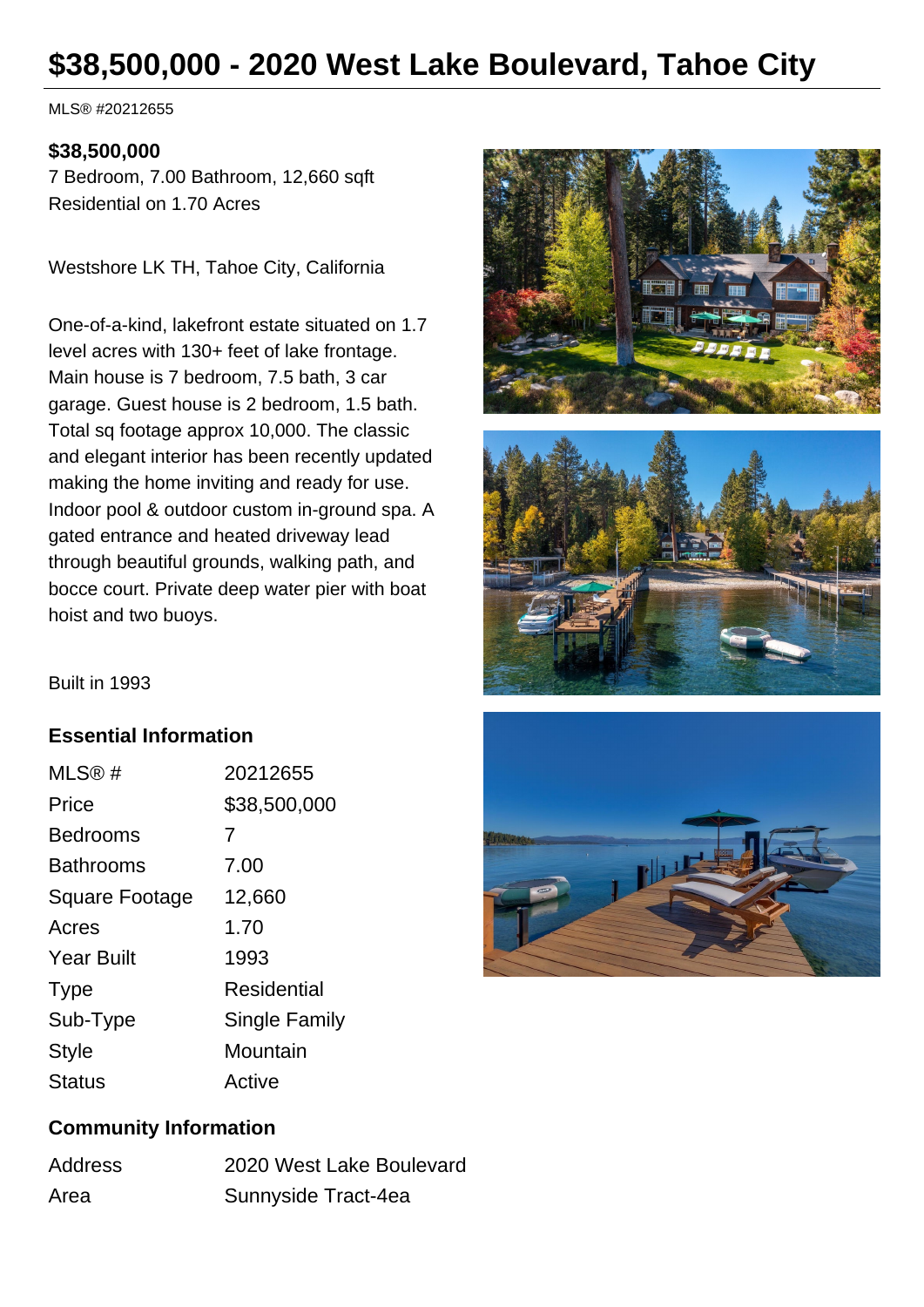| Subdivision  | Westshore LK TH   |
|--------------|-------------------|
| City         | <b>Tahoe City</b> |
| County       | Placer            |
| <b>State</b> | California        |
| Zip Code     | 96145             |

# **Amenities**

| Features     | Pantry, Landscaping, Heated Drive, Swimming Pool, Hot Tub, Sauna,   |
|--------------|---------------------------------------------------------------------|
|              | Steam Shower, Wine Room                                             |
| Parking      | Attached                                                            |
| # of Garages | 3                                                                   |
| Garages      | Three                                                               |
| View         | Lake, Panoramic-Lake, Panoramic, Wooded                             |
| Waterfront   | Buoy, Buoy Permitted, Buoy Limited, Boat Lift, Pier, Pier/Permitted |
| Has Pool     | Yes                                                                 |

## **Interior**

| Appliances        | Range, Oven, Microwave, Dishwasher, Refrigerator, Washer, Dryer |
|-------------------|-----------------------------------------------------------------|
| Heating           | Natural Gas, Electric, CFAH                                     |
| Fireplace         | <b>Yes</b>                                                      |
| <b>Fireplaces</b> | 2 or +, Stone, Living Room                                      |
| <b>Stories</b>    | 3 Story                                                         |

#### **Exterior**

| Roof         | Shake/Shingle |
|--------------|---------------|
| Construction | Framed        |

# **Additional Information**

Date Listed **October 5th, 2021** Days on Market 263

# **Listing Details**

Listing Courtesy of Tahoe Luxury Properties

**Broker"**<br>The ciprocity

 The data relating to real estate for sale on this web site comes from the Broker Reciprocity Program of the Tahoe Sierra Multiple Listing Service. Real estate listings held by brokerage firms other than CHASE INTERNATIONAL REAL ESTATE are marked with the Broker Reciprocity logo and detailed information about them includes the name of the listing brokers.

The information being provided is for the consumers personal, non-commercial use and may not be used for any other purpose other than to identify prospective properties consumers may be interested in purchasing. Information deemed reliable, but not guaranteed.